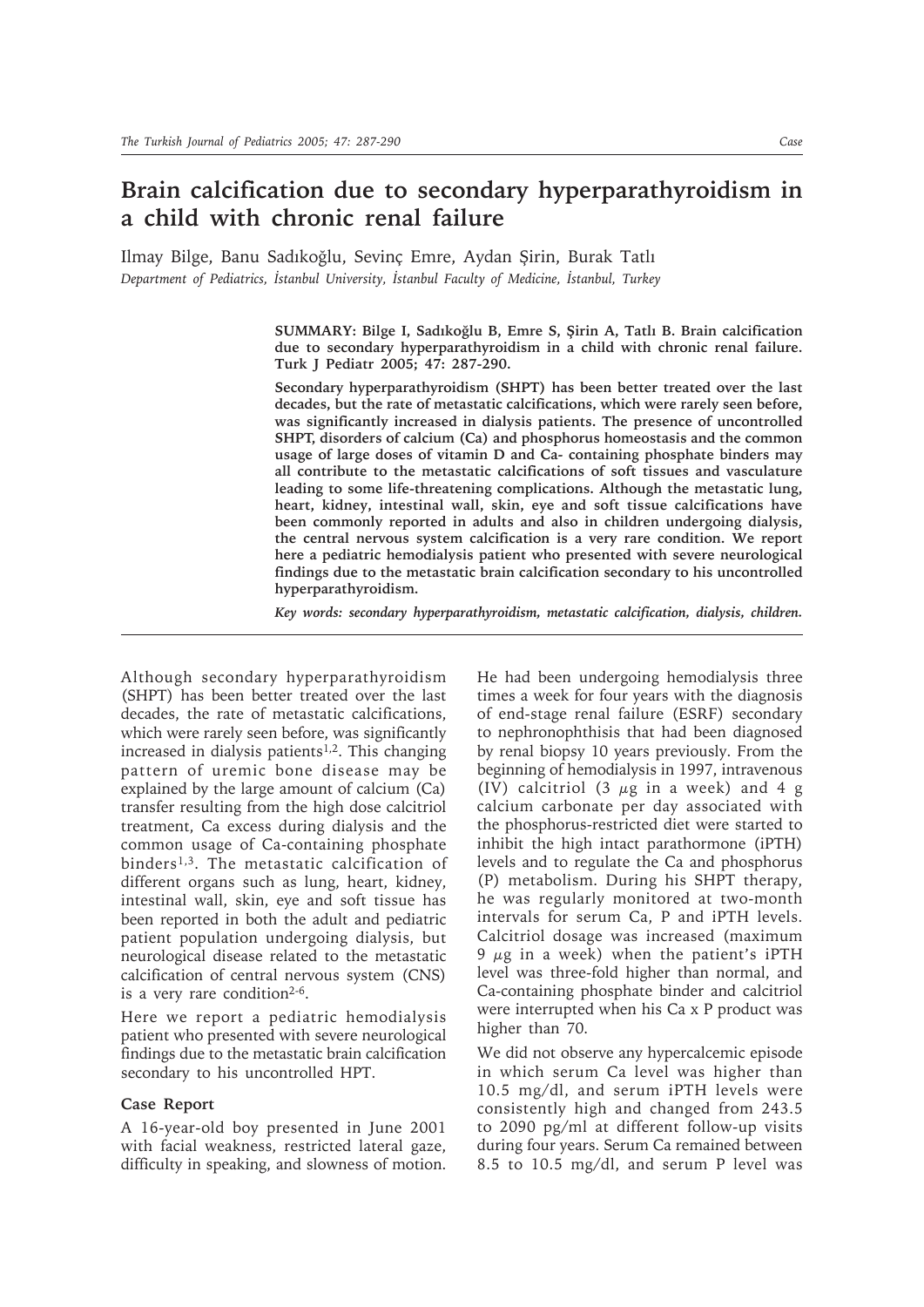5.5 to 7.2 mg/dl. The serum Ca, P, Ca x P products and the iPTH levels of the patient are summarized in Table I. Diffuse hyperplasia of the parathyroid gland was observed in

parathyroidectomy operation he admitted to our outpatient clinic with vomiting, headache and right facial paralysis. Immediately after the first neurological event, left facial paralysis

| Date       | $Ca \ (mg/dl)$ | $P$ (mg/dl) | $i$ PTH $(pg/ml)$ | Calcitirol<br>(µg/kg dose, 3 times weekly) | Ca-carbonate<br>(g/day) |
|------------|----------------|-------------|-------------------|--------------------------------------------|-------------------------|
|            |                |             |                   |                                            |                         |
| 18.02.1997 | 8.7            | 6           | 900               |                                            | 4                       |
| 18.03.1997 | 8.8            | 6.8         | 500               |                                            | 4                       |
| 20.02.1998 | 9.7            | 5.3         | 243.5             | 0.5                                        | 3                       |
| 11.08.1998 | 9.7            | 4.6         | 650.8             |                                            | 3                       |
| 14.09.1999 | 10.5           | 7.2         | 1120.8            |                                            | $_{\cdot}$              |
| 01.02.2000 | 8.5            | 6.6         | 1522              | 2                                          | 3                       |
| 08.05.2000 | 8.5            | 4.7         | 2090              | 3                                          | 3                       |
| 14.06.2000 | 9              | 6.3         | 1788              | 3                                          | 3                       |
| 31.08.2000 | 8.9            | 5.6         | 1459              | 3                                          | 3                       |
| 19.09.2000 | 9.1            | 6           | 1812              | 3                                          | 3                       |
| 11.10.2000 | 9.6            | 8.5         | 1875              |                                            | _*                      |
| 04.12.2000 | 8.9            | 6.2         | 1021              | 3                                          | 3                       |
| 09.05.2001 | 8.7            | 5.8         | 1123              | 3                                          | 3                       |
| 06.7.2001  | 9.9            | 7           | 378               |                                            | *                       |

**Table I.** Ca, P, iPTH Values, and Calcitriol and Ca-Carbonate Doses of the Patient

\* Sevelamer was started.

Ca: calcium, P: phosphorus, iPTH: intact parathormone.

parathyroid gland scans, but there was no active lesion suggestive of parathyroid adenoma in all four evaluations which were performed within the previous three years. Although no parathyroid adenoma was detected, early subtotal parathyroidectomy operation was planned due to the uncontrolled iPTH levels suggestive of tertiary hyperparathyroidism in the patient. The operation could not be performed due to parental disapproval. Bone mineral density was measured in January 2001, and it revealed severe osteoporosis. Calcitonin was started in addition to IV calcitriol and Ca-based treatment. Due to the severe osteoporosis, spontaneous right femoral neck fracture occurred in the patient, and he was operated in May 2001 while being treated with 6 μg/week IV calcitriol, Ca carbonate 4 g per day, and calcitonin 100  $\mu$ g per day; iPTH was 1123 pg/ml, Ca x P was 50. We performed a new parathyroid scan which revealed a pathological activity uptake at the left lower pole. A subtotal parathyroidectomy was planned for the patient. His SHPT treatment consisted of low Ca dialysis, IV calcitriol 9  $\mu$ g/week, and calcitonin 100  $\mu$ g/day. Furthermore, Cacontaining phosphate binders were discontinued and hyperphosphatemia was managed by sevelamer. While he was preparing for the occurred in the patient. In his neurological examination, he had facial diplegia and bilateral ophthalmoplegia with the eye movements restricted to the outside. Inflammatory markers, viral studies, and cerebrospinal fluid findings were all normal. His cranial magnetic resonance imaging (MRI) demonstrated some suspicious ischemic findings, but did not verify any lesion leading to all these symptoms. Serious axon losses in both facial nerves were determined by electromyography. The calcifications at conjunctiva and limbus were detected in ophthalmological examination. In spite of the normal cranial MR findings, cranial computerized tomography (CT) revealed diffuse calcifications at the falx and both tentorial layers (Fig.1).

Due to the suspicious calcifications demonstrated by echocardiography, he underwent cardiac MRI and calcifications on the mitral valve were detected (Fig. 2).

Physiotherapy was recommended, and diphenylhydantoin was started for the prophylaxis of convulsive attacks. At the last evaluation of the patient, there was no regression of neurological symptoms, iPTH level was 1770 pg/ml, and Ca x P was 65; calcitriol dose was increased to 12  $\mu$ g/week which was reported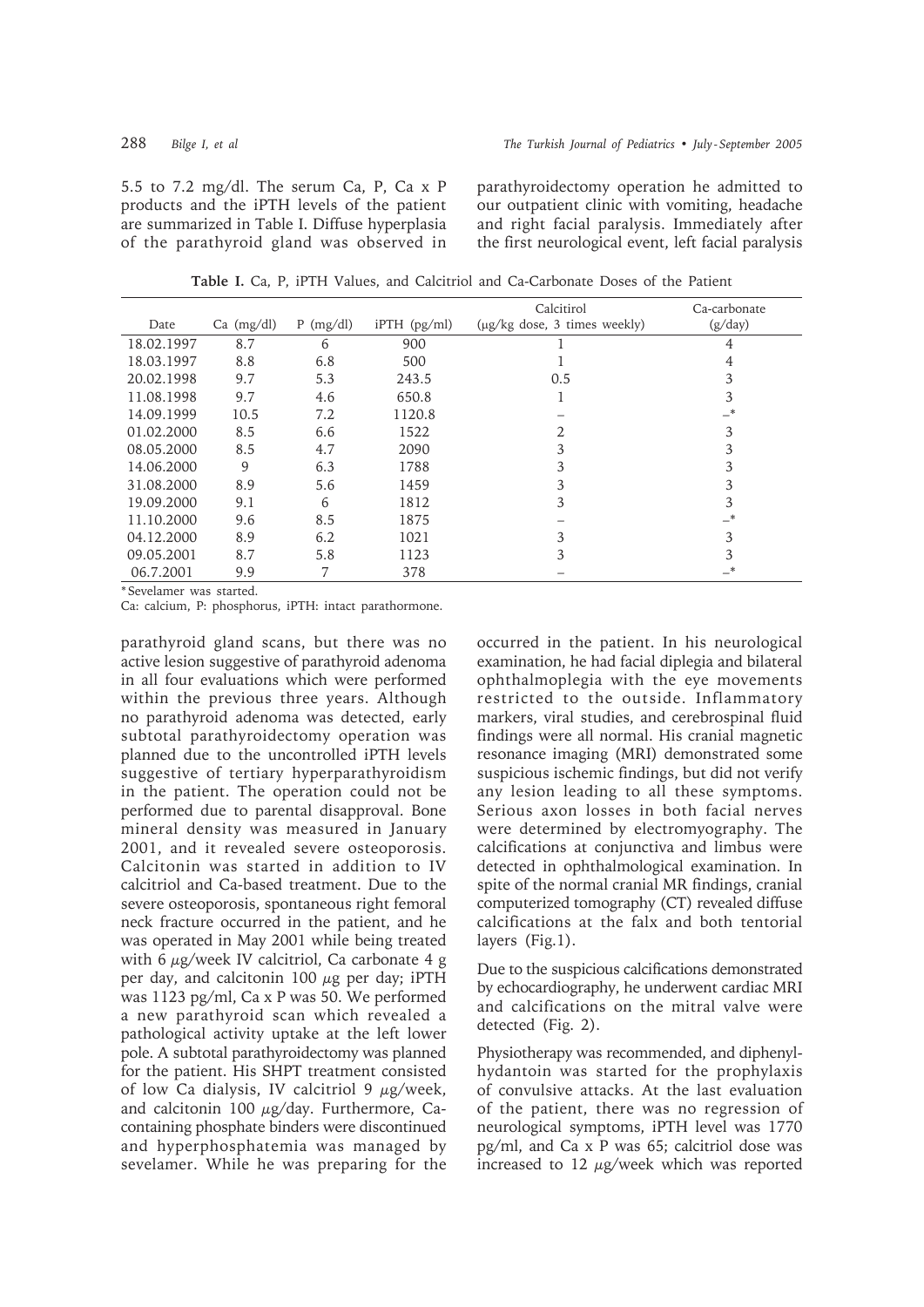

**Fig. 1.** Diffuse calcifications at falx and both tentorial layers on cranial magnetic resonance imaging.



**Fig. 2.** Calcifications on the mitral valve on cardiac magnetic resonance imaging.

as the highest calcitriol treatment dose in this field. The parents did not accept the subtotal parathyroidectomy operation and the patient was lost to follow-up.

## **Discussion**

Children with growing bones are most susceptible to the effects of uremia on bone metabolism, and the control of uremic bone disease has always been the most difficult approach in the management of a child with

ESRF. Over the last 20 years, we have been able to better treat SHPT due to a deeper understanding of the pathogenesis of uremic bone disease.

It is worth emphasizing that even in the early years when SHPT was more common, soft tissue and vascular metastatic calcifications were not so frequent compared to the present. Despite all advances in treatment, the reported incidence of metastatic calcifications in uremic patients has significantly increased, and this paradoxical problem may not be a coincidence<sup>1</sup>.

The presence of SHPT, disorders of Ca and P homeostasis and the common usage of large doses of vitamin D (vit D) and Ca-containing phosphate binders may all contribute to the metastatic calcifications of soft tissues and vasculature leading to life-threatening complications in dialysis patients. Grekas et al.7 evaluated the effective treatment of SHPT with IV administration of calcitriol in hemodialysis patients. The patients with iPTH higher than 865 pg/ml were given  $12 \mu$ g/week IV calcitriol. Their study demonstrated that the titration of IV calcitriol dosage according to the severity of SHPT is an effective and safe treatment of SHPT in chronic hemodialysis patients.

In the study of Costa et al.8, the effects of calcitriol on parathyroid function and bone re-modelling were evaluated in hemodialysis patients with SHPT, and the dose of calcitriol was titrated up to a maximum of  $12 \mu$ g/week. The authors showed that calcitriol had nonuniform effects on parathyroid function and bone re-modelling in uremic patients. In this study, disturbances of bone re-modelling with profound alterations in ionic balance, which could have negative implications with respect to extra-skeletal calcification, were frequently observed in calcitriol non-responder patients. In several other reports regarding the treatment of SHPT and the pathogenetic mechanisms of metastatic calcification in uremic patients, it has been suggested that metastatic tissue and vascular calcification is an active process rather than a passive mineral precipitation, and it is believed that the cells expressing an osteoblastic phenotype may be of central importance in this issue 2.

To avoid the usage of Ca-containing phosphate binder, sevelamer, a Ca-free phosphate binder, might be preferred in most of the patients with